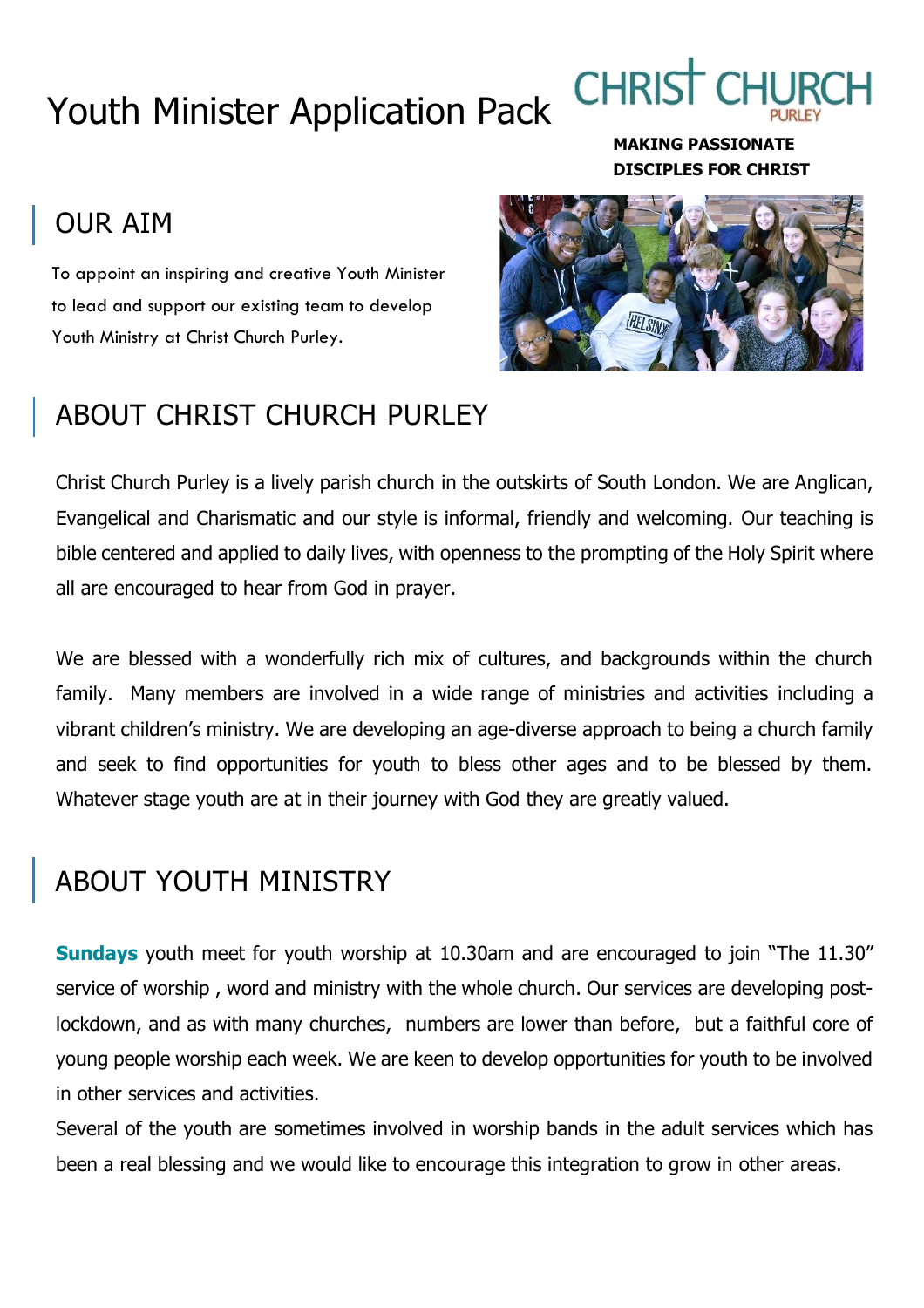**Cell groups** meet weekly to 'do life' together. Cells provide a place of belonging and expression for our young people. We are gearing up again for a range of social events, youth weekends, and trips (eg to summer events).

### FUTURE AMBITIONS

We would love to expand the youth ministry into new areas including:

- Meeting with other local churches for a regular worship hub
- Finding mission activities for youth to reach out
- A possible overseas mission through a Mission Partner organisation in 2023
- Greater support for those aged 18-25 as they transition out of secondary education and for those returning after a time away (eg University).

All the activities of Christ Church are directed towards our mission of **Making Passionate Disciples for Christ.** For the Youth Ministry this means both developing the walk with God of our existing youth and bringing new members to a living faith in Christ our saviour. The Youth Minister plays a crucial role in making both of these things a reality.

### ABOUT THE YOUTH MINISTER ROLE

The Youth Team is dedicated to supporting our young people. You will work with them to develop our Sunday and mid-week provision as well as outreach to young people outside of church. The role is for someone with passion for young people and for the gospel of Christ. Whatever your experience of youth work, you can develop as part of our enthusiastic staff team and grow; creatively caring for, leading and empowering the youth team and our young people.

### General Responsibilities

- help provide overall leadership and direction for Youth Ministry responsible for the 11- 18 age range
- **EXTED 10 FE ATA FORTH IN THE STARK IS A FIGURE 10 FOR THE CHILD FOR THE CHILD FOR THE POST OF THE POST OF THE YOUTH of 3 people** comprising, Lead Pastor – Children Families and Youth, a Children and Families Minister (p/t) , and the Youth Minister; and there is also **a Curate** and **Support staff team of 3 people**; all eight staff are expected to support one another as an integrated team
- attend services regularly at CCP when not leading activities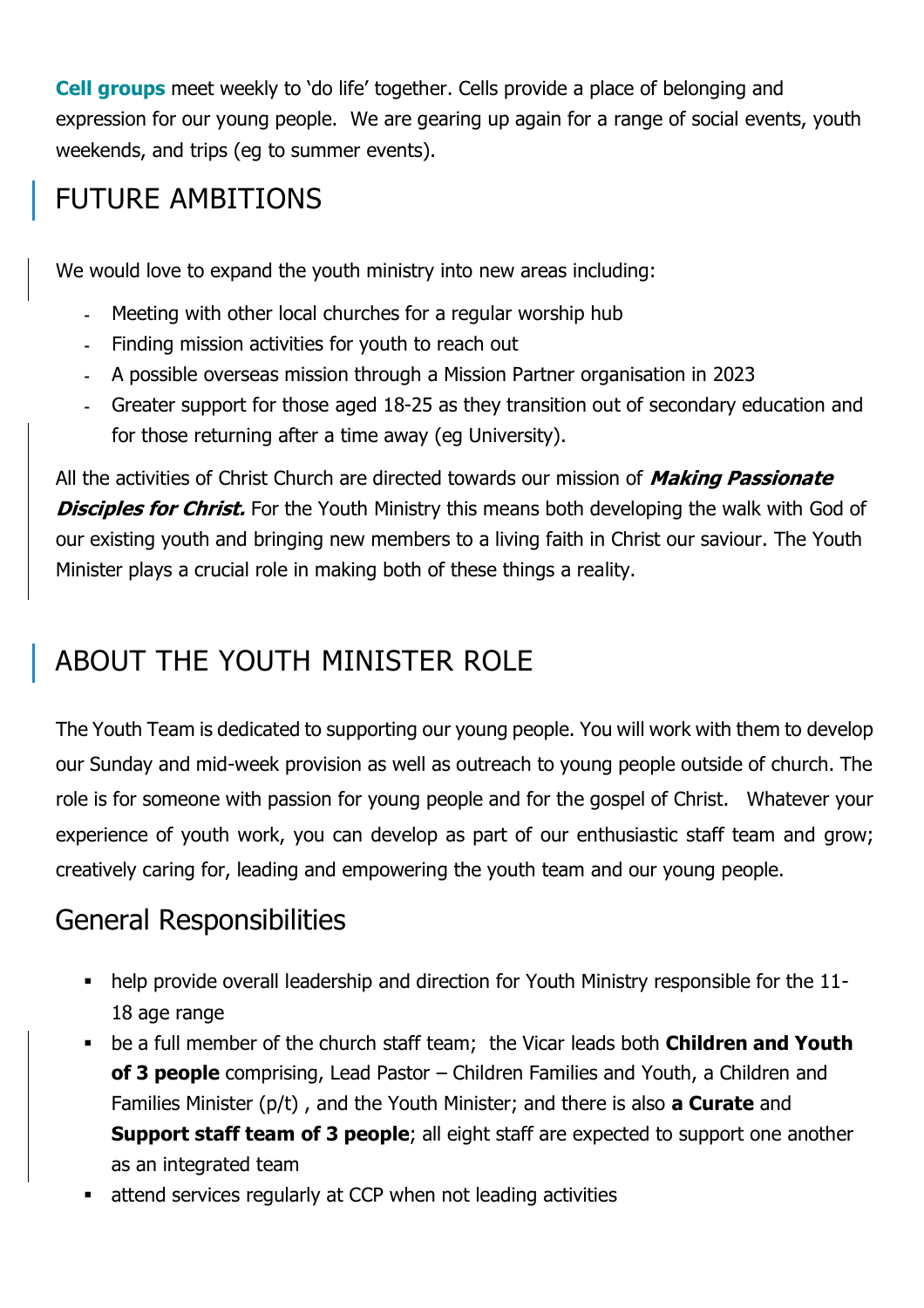▪ plan, teach and lead in services, cell and other activities including outreach

\*There is a genuine occupational requirement that the person appointed is a committed practising Christian.

### ADDITIONAL INFORMATION

| Employer:       | The Parochial Church Council (PCC) of Christ Church, Purley                                                                                                         |
|-----------------|---------------------------------------------------------------------------------------------------------------------------------------------------------------------|
| Responsible to: | Lead Pastor - Children, Youth and Families                                                                                                                          |
| Contract:       | 3-year fixed term contract (subject to satisfactory performance during a 3-<br>month probationary period, as well as satisfactory references and DBS<br>clearance). |
| Hours of work:  | Standard hours of work are expected to be a minimum of 36 hours per<br>week. Evening and weekend work will be expected in the normal course of<br>events.           |
| Annual leave:   | The equivalent of 5 weeks per year plus public holidays.                                                                                                            |
| Salary:         | £25,000 - £28,000+ (depending on experience and qualifications).                                                                                                    |
| Pension:        | Opportunity to join staff pension scheme.                                                                                                                           |
| CPD / training: | As part of your regular development reviews a business case can be made<br>for training and/or development opportunities.                                           |
| Expenses:       | Approved ministry expenses to be paid in full (in accordance with Expenses<br>Policy).                                                                              |
| Work base:      | Church Centre with space in the main office area with other staff.                                                                                                  |
| Equipment:      | A computer is provided, as well as contribution to phone costs for ministry<br>purposes.                                                                            |

### APPLICATIONS

Closing date: Applications for this post by a) an **application form** plus b) a short **recorded video clip** aimed at young people giving a biblical message and leading into youth-oriented ministry response (either an MP4 or YouTube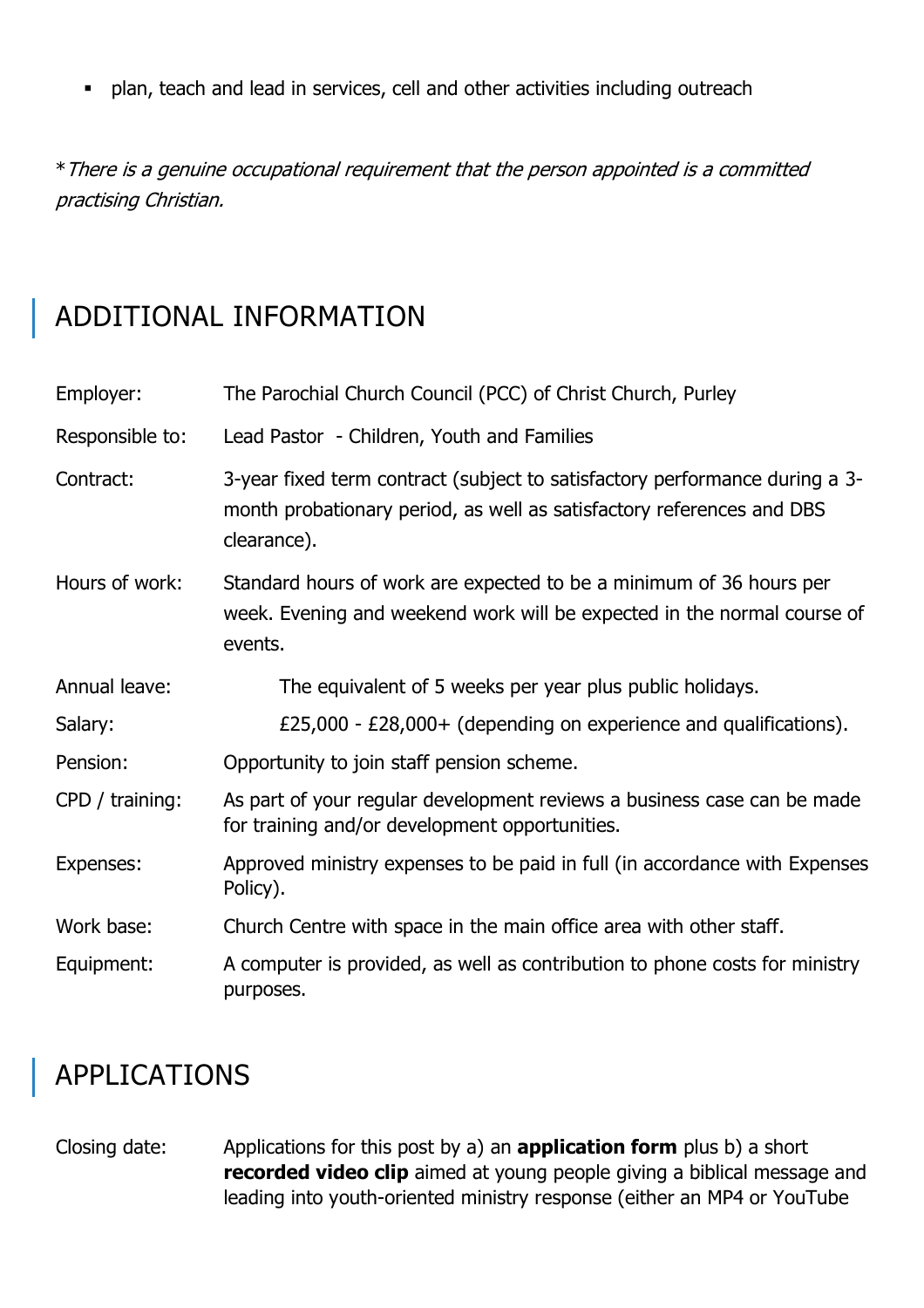|                                                                                                                                                                                                                              | link) and c) an <b>outline plan</b> for a cell session to include activities and bible<br>teaching – these should be submitted together by Thursday 14 <sup>th</sup> April 2022.                                 |
|------------------------------------------------------------------------------------------------------------------------------------------------------------------------------------------------------------------------------|------------------------------------------------------------------------------------------------------------------------------------------------------------------------------------------------------------------|
| References:                                                                                                                                                                                                                  | We intend to <b>take up references before interviews</b> for shortlisted<br>candidates, unless specifically requested otherwise. Referees will need to<br>be able to provide references in advance of interview. |
| Interviews:                                                                                                                                                                                                                  | Interviews, for shortlisted candidates, will take place in the week beginning<br>$2nd$ May 2022.                                                                                                                 |
| Start date:                                                                                                                                                                                                                  | Immediately (but subject to negotiation).                                                                                                                                                                        |
| Please contact vicar@christchurchpurley.org.uk to arrange an informal<br>discussion about the role and the church office for an application pack:<br>office@christchurchpurley.org.uk or 020 8763 8291 (or download from our |                                                                                                                                                                                                                  |

**website).**

 Brighton Road • Purley • CR8 2BN • T: 020 8763 8291 E: office@christchurchpurley.org.uk W: www.christchurchpurley.org.uk Reg Charity No. 1133205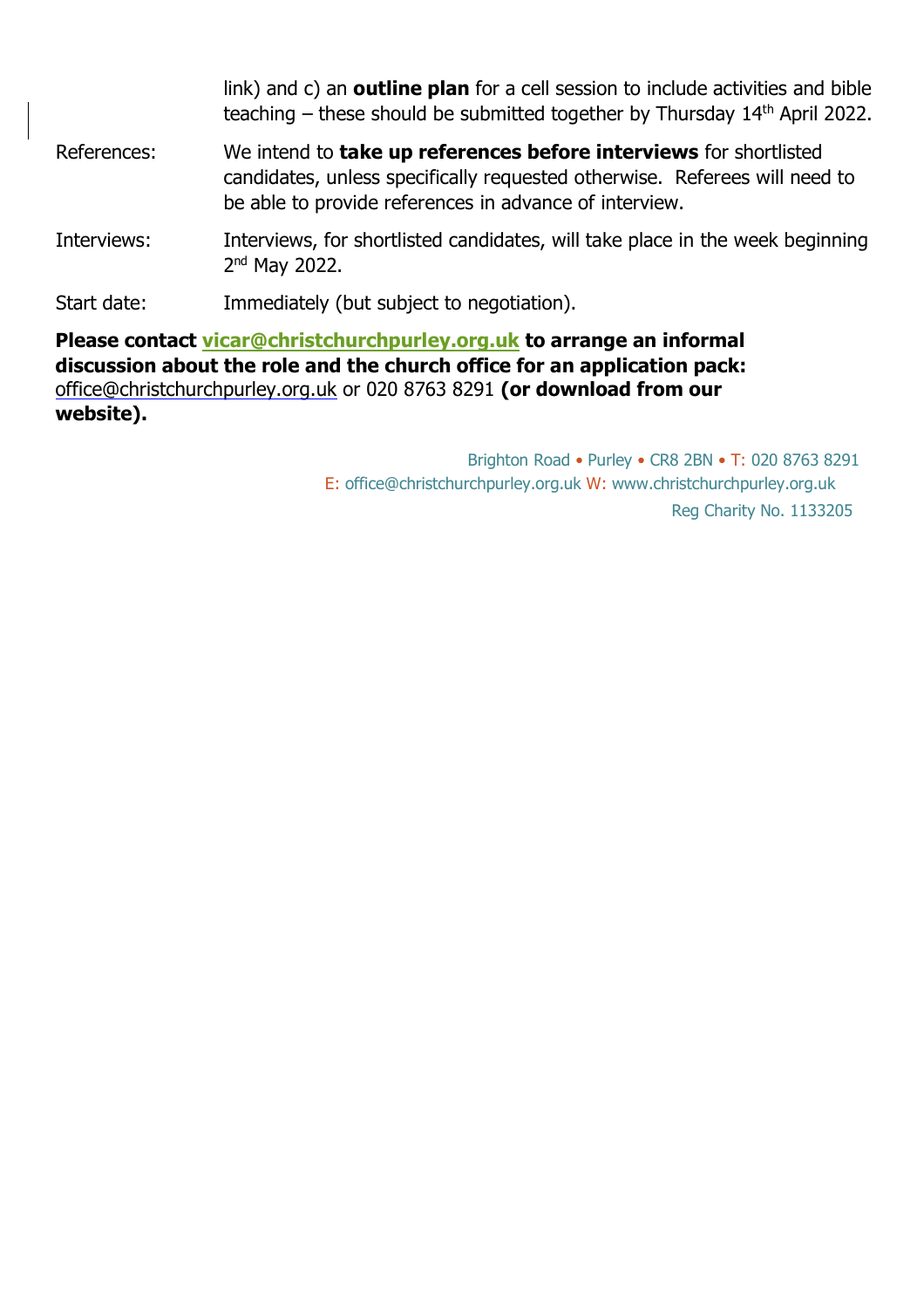#### **APPENDIX A:**

#### **JOB DESCRIPTION**

#### **DISCIPLESHIP**

**Teaching:** Planning and implementing a programme of teaching, discipleship and mentoring that is committed to growing young people as passionate disciples of Jesus including bible study, leading others and equipping with Spiritual gifts. **Worship:** Leading and developing Sunday worship for young people

**Cells:** Leading and developing the midweek cell groups

**0-18:** Liaison with the 0-10 team to ensure that Christ Church provides a birth to adult ministry (see transitions below)\*

**Prayer:** Encourage a modeled prayerful life that is obediently dependent on God

**Discipleship:** Modelling a "useful faith" to help young people make sense of their faith in the world

**Integration:** Identify and facilitate appropriate ways to integrate the young people of the church, helping make us more age-diverse

**Calling:** Help the young people to recognise their calling and ask for the gifts (both talents and spiritual gifts) that will equip them to fulfill that calling, helping them to grow in these, facilitating them to be used appropriately within church.

**Activities:** Identify, plan and supervise appropriate off-site or residential activities for young people, in conjunction with the rest of the Christ Church Purley team

**Partnerships:** Build links with other local churches to explore ways in which groups can integrate and work together for building each other up and occasional events (eg worship hubs etc)

#### **PASTORING AND RELATIONSHIP BUILDING**

**Participation:** Actively support participation and a sense of belonging for young people in Christ Church Purley within both the youth group and wider church

**Socialising:** Develop and oversee social events appropriate for different age ranges to help build community and friendships

**Pastoral care:** Offer pastoral care and support to young people facing struggles and challenges as well as building positive relationships with parents and carers appropriate for a post lockdown church

**Transitions\*:** Ensure effective transitions into the youth programmes from 10 and then at 18 into the ministry to post-school, 20s and 30s.

**Safety:** Enable the safety and well-being of all involved in Youth Ministry and being a safeguarding champion in accordance with the principles of A Safe Church, the Diocesan safeguarding guidance; liaising closely with the Parish Safeguarding Officers.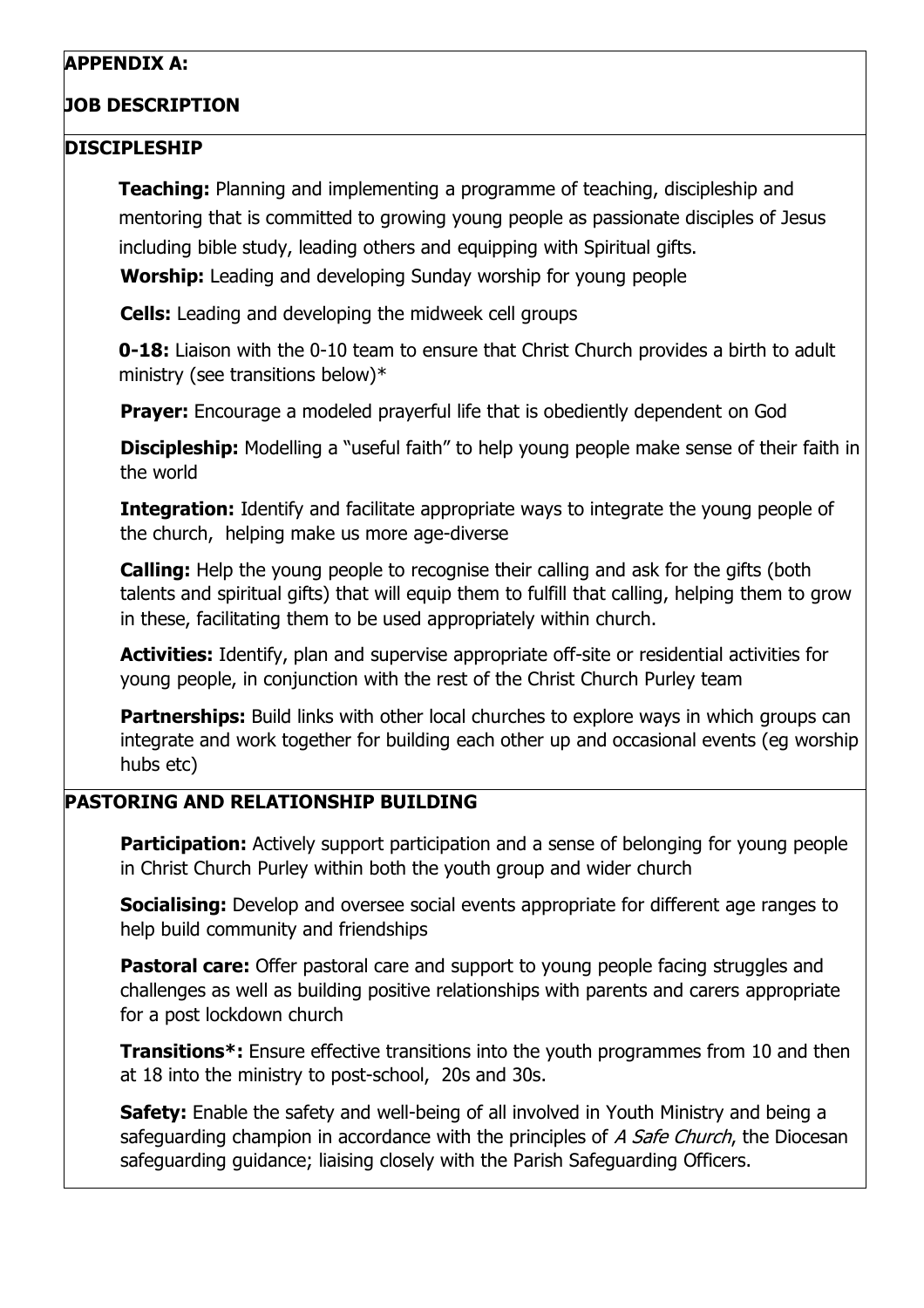#### **DEVELOP YOUTH OUTREACH**

**Reach out to youth:** Build links and relationships with young people in the community and with those currently on the fringes of the youth ministry and the church

**Witnessing:** Support young people and the youth team to grow in confidence to share their story and the gospel

**Youth mission:** develop opportunities for young people to serve in mission (eg homeless, food programmes, overseas trip through Mission Partner links etc)

#### **SUPPORT, DEVELOP AND TRAIN THE TEAM OF YOUTH LEADERS**

**Liaison:** Work collaboratively with Ministry Team leaders across Christ Church Purley to ensure integration of youth ministry in the ministry and mission of the whole church

**Leading:** Lead, train and encourage the Youth Ministry team

#### **DEVELOPING SKILLS AND KNOWLEDGE**

Keep abreast of wider local, national and global developments in youth ministries (eg local and Diocesan youth contacts, New Wine, Luminosity, Limitless etc)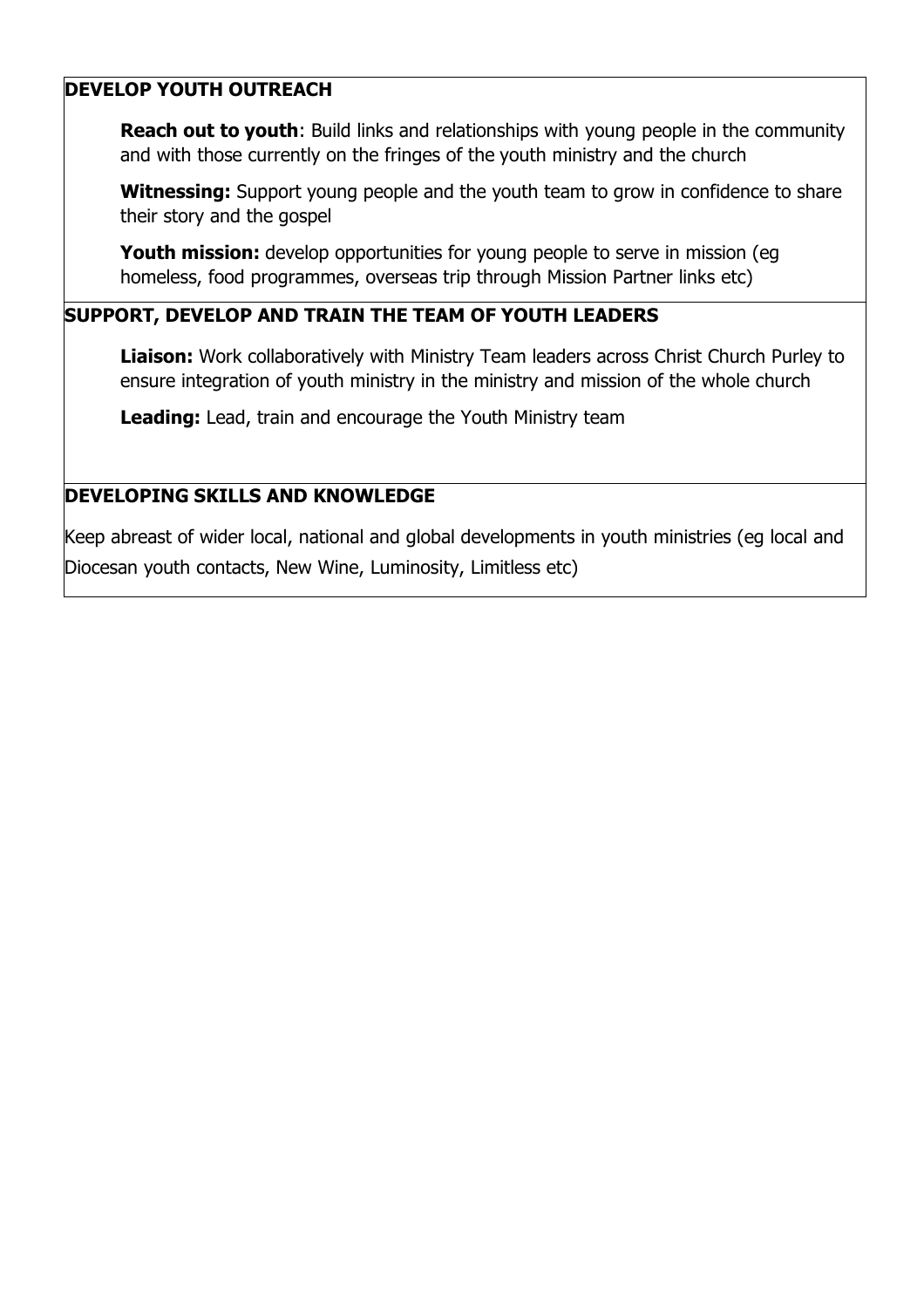#### **PERSON SPECIFICATION ESSENTIAL**

#### **STRONG CHRISTIAN FAITH AND CALLING**

**Faith:** Biblical Christian faith in accordance with the Evangelical Alliance statement of faith [\(https://www.eauk.org/about-us/basis-of-faith\)](https://www.eauk.org/about-us/basis-of-faith)

**Bible:** Good knowledge of scripture and openness to the work of the Holy Spirit; a commitment to continue to grow in your faith and to share the Good News of Jesus with young people

**Calling:** A clear calling and commitment to work with young people and passion for authentic Christian discipleship, within vision and values of CCP

**Heart:** Passion for young people to be participants with the whole church family **Potential:** Potential to grow with the team and the church as we follow God's lead in new directions

#### **QUALIIFICATIONS AND EXPERIENCE**

**Experience:** Some experience of overall youth ministry and pastoring within church setting or comparable

**Openness:** A willingness to learn in a new setting and an openness to develop skills, knowledge and gifting

**Ambition:** A willingness to take risks and the wisdom to discern when to do so **Relationships:** A track record of building good working relationships with people from diverse backgrounds including young people, families, carers, team, and the whole church family and community

**Organisation:** Experience of organizational skills that can be applied to making arrangements for residentials/trips in a church youth setting

**Leading:** Experience of leading a team and of delegating tasks appropriately.

#### **KNOWLEDGE AND SKILLS**

**Safeguarding:** Understanding of and passionate commitment to safeguarding of young people

**Current:** Knowledge and awareness of current issues affecting young people and ability to work with these in engaging ways

**Speaking:** Confidence to speak in front of large and small groups and able to communicate with clarity and engagement, both orally and in writing

**Team:** A team player with the ability to encourage and work collaboratively with others and open to learn from them

**Grace:** A willingness to challenge graciously

**Creativity:** Ability to think creatively and turn ideas into action, to develop new areas in the youth ministry and in the mission of the church

**Development:** An openness to continual development, working with line manager and others to identify appropriate training and development activities; a willingness to train in appropriate skills and knowledge as appropriate (NB: all staff have an annual

development review and are encouraged to identify and, liaising with the line manager, make a business case for appropriate development activities; Christ Church is committed to investing in people).

**Social media:** A working knowledge of commonly used social media

**Visuals:** Ability to create effective visual media to communicate with young people and advertise events or an ability to encourage others to do so.